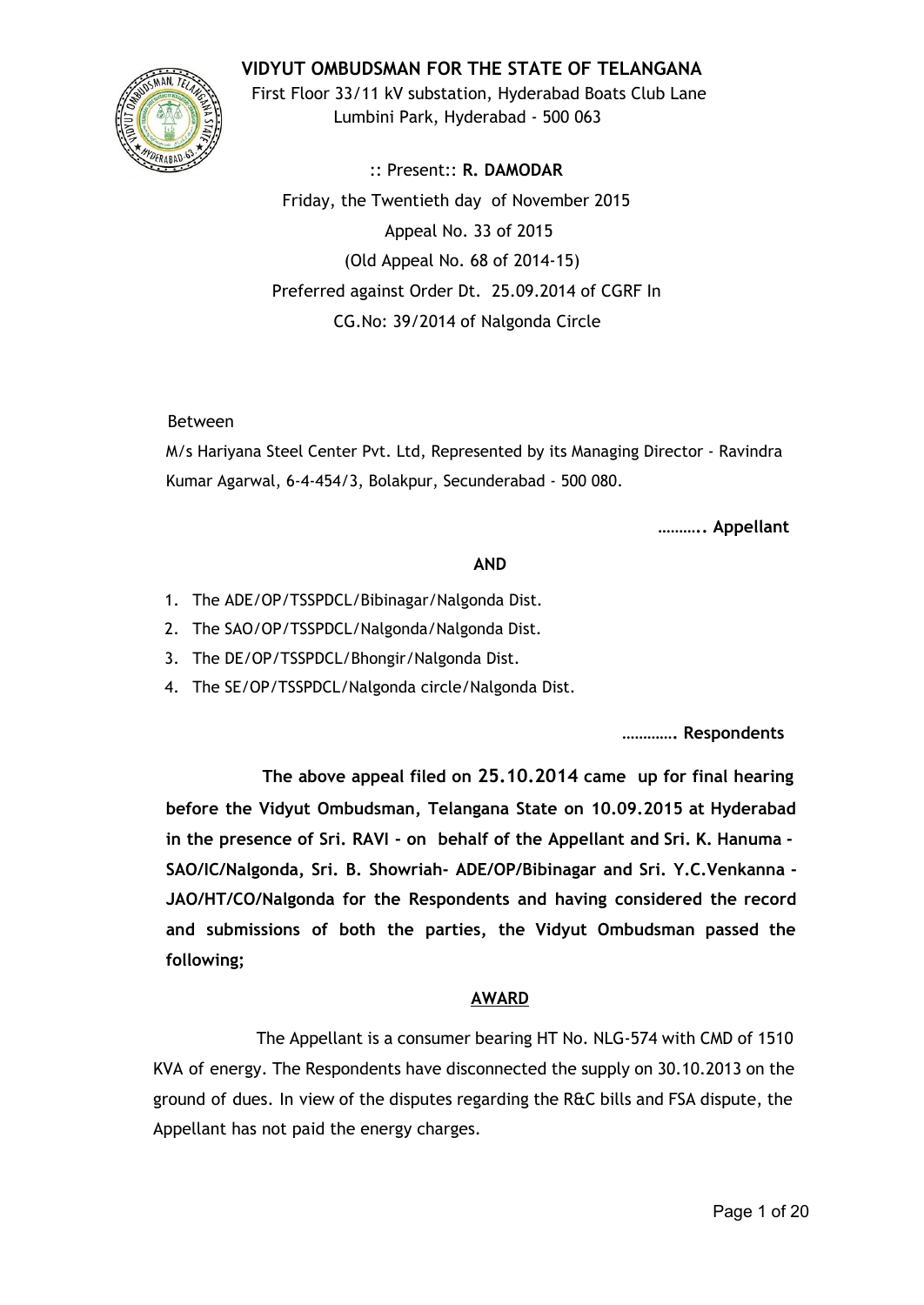2. The ERC had imposed R&C measures from 12.09.2012 to 31.07.2013. During this R&C measures period, the consumer was entitled to demand of 60% of CMD for the month, or 100% CMD for 18 days or 100% CMD four days a week. The Appellant consumed power at 60% CMD from September, 2012 to July,2013 at 18 days per month 4 days a week.

3. The Appellant was requesting the Respondents to correct the discrepancies in CC charges, for revision of R&C bills and for restoration of power supply. The SAO/2nd Respondent issued a termination notice dt.10.06.2014 in view of outstanding amount of Rs 1,38,38,117/-. The Appellant claimed that the 2nd Respondent issued a revised corrected R&C bill for the Outstanding amount of Rs 6,98,562/-. The Appellant is aggrieved because :-

- The Respondents generated the R&C bills without following the procedure under ERC proceedings dt.1.11.2012 i.e. actual demand consumption shall be billed on the pro rata basis at 18/30 of the prescribed rate.
- The Demand charges penal rate were charged though not attracted and charged Rs 41,90,242/- additionally.
- The Respondents wrongly claimed Rs 41,051/- as peak energy charges on lights and fans during R&C period.
- The Respondents levied interest on ED amount of Rs 3,04,348/- based on more number of days than the delays.
- The Respondents levied Fuel Surcharge Adjustment of Rs 25,41,396/- from Oct,2012 to July, 2013 billing months, even though as per the orders of the Hon'ble Supreme Court in SLP No. 9562 dt.22.6.2014, the Appellant is not liable to pay.

4. Overall, the Appellant claims that the Respondents have charged an excess amount of Rs 85,27,443/- in the HT R&C bills from Sep,2012 to July,2013. The Appellant sought a direction to the Respondents to restore power supply, correct the R&C bills and refund an amount of Rs 18,51,936/-.

5. The 2nd Respondent claimed that R&C bills were issued from September,2012 to July,2013 as per the MRI recorded units which were verified in the HT section where wrong readings were noted and at request, the DE/M&P/Nalgonda enquired into the matter and submitted a correct MRI report . Before the CGRF, the 2nd Respondent claimed that after receipt of the report of DE/M&P/Nalgonda,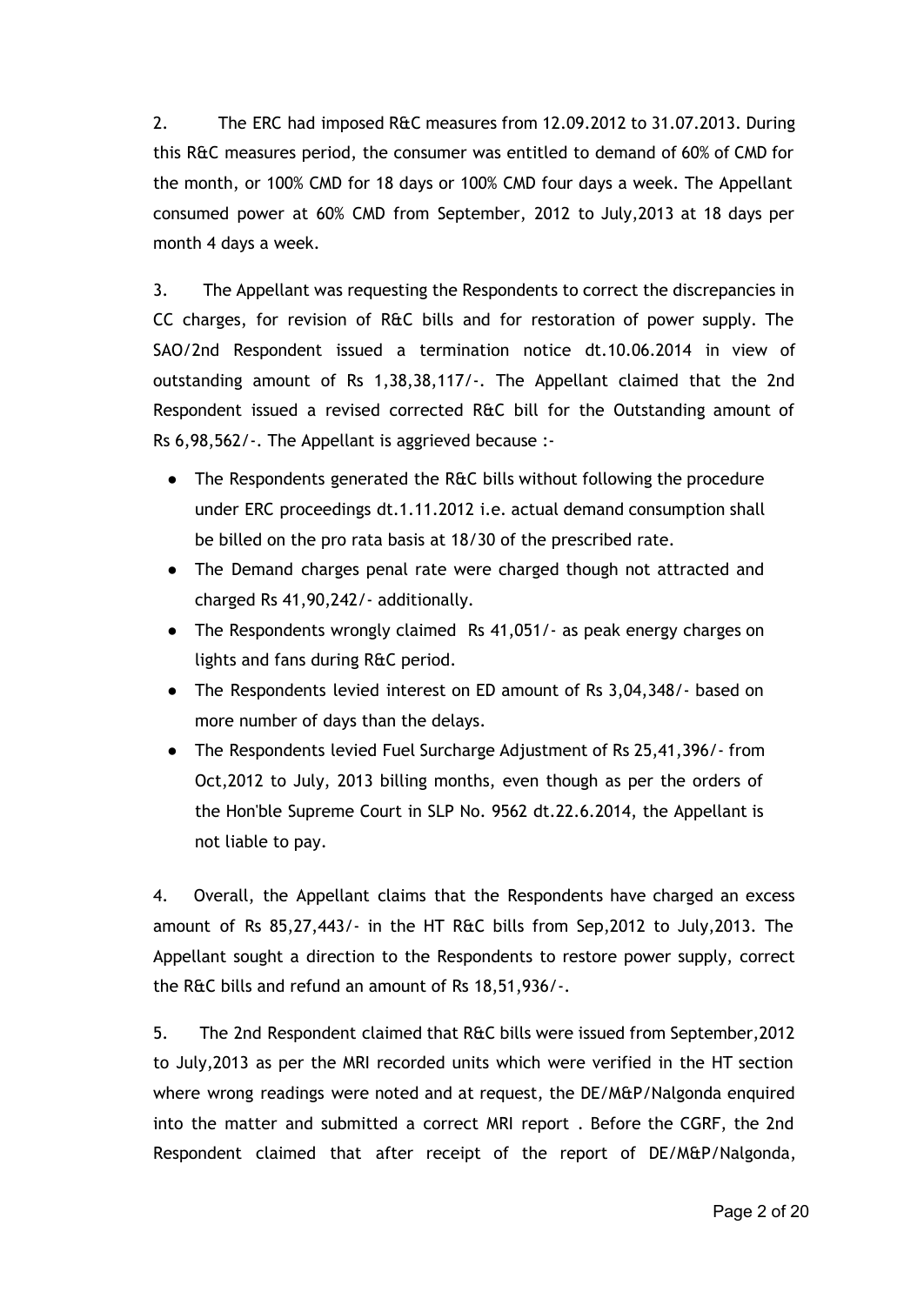necessary action will be taken for revision of R&C bills and withdrawal of excess billed amounts.

6. During the course of enquiry before the CGRF, there were efforts made between the parties to reconcile the accounts. The Respondents informed the Appellant to pay Rs 67,96,386/- inclusive of Court case Amount of Rs 7,54,724/-. The Appellant sought 24 installments to pay the amount through a letter on 26.08.2014. Subject to finalisation of orders and restoration of power supply. The Appellant submitted a representation dt.09.09.2014 pointing that there are unresolved issues relating to FSA, ACD Surcharge,Late payment surcharge, minimum charges during disconnection without notice and the court case amount. The Appellant also demanded compensation of Rs 50/- per day for the delay occurred if there is any lapse on the part of the Respondents

7. Before the CGRF, the 4th Respondent submitted through letter dt.12.9.2014 as follows:-

## **FUEL SURCHARGE ADJUSTMENT**

As per the order of Hon'ble Supreme court, "no coercive action for recovering FSA charges for the term April,2010 to June,2012 shall be taken". The Appellant has paid FSA Charges of Rs 22,22,935/- along with regular CC bills without protest.

#### **ACD SURCHARGE**

As per the proceedings of the ERC, there is a clarification to the effect that due to R&C measures in force during 2012 -2013, the DISCOMS shall not collect ACD charges based on 2011-12 average consumption and if any amounts were collected, they should be adjusted in future consumption bills. During this relevant period, the 4th respondent claimed that the ACD surcharge levied was Rs 1,90,454/- and made clear that it will be withdrawn after receiving clarification from his corporate office. He further claimed that the Appellant has to pay ACD amount of Rs 2,60,354/- levied in 2013-14.

#### **LATE PAYMENT SURCHARGE**

The late payment surcharge was levied upto Feb,2014 only and it will revised based on revised R&C bills and minimum bills from February,2014 onwards till date.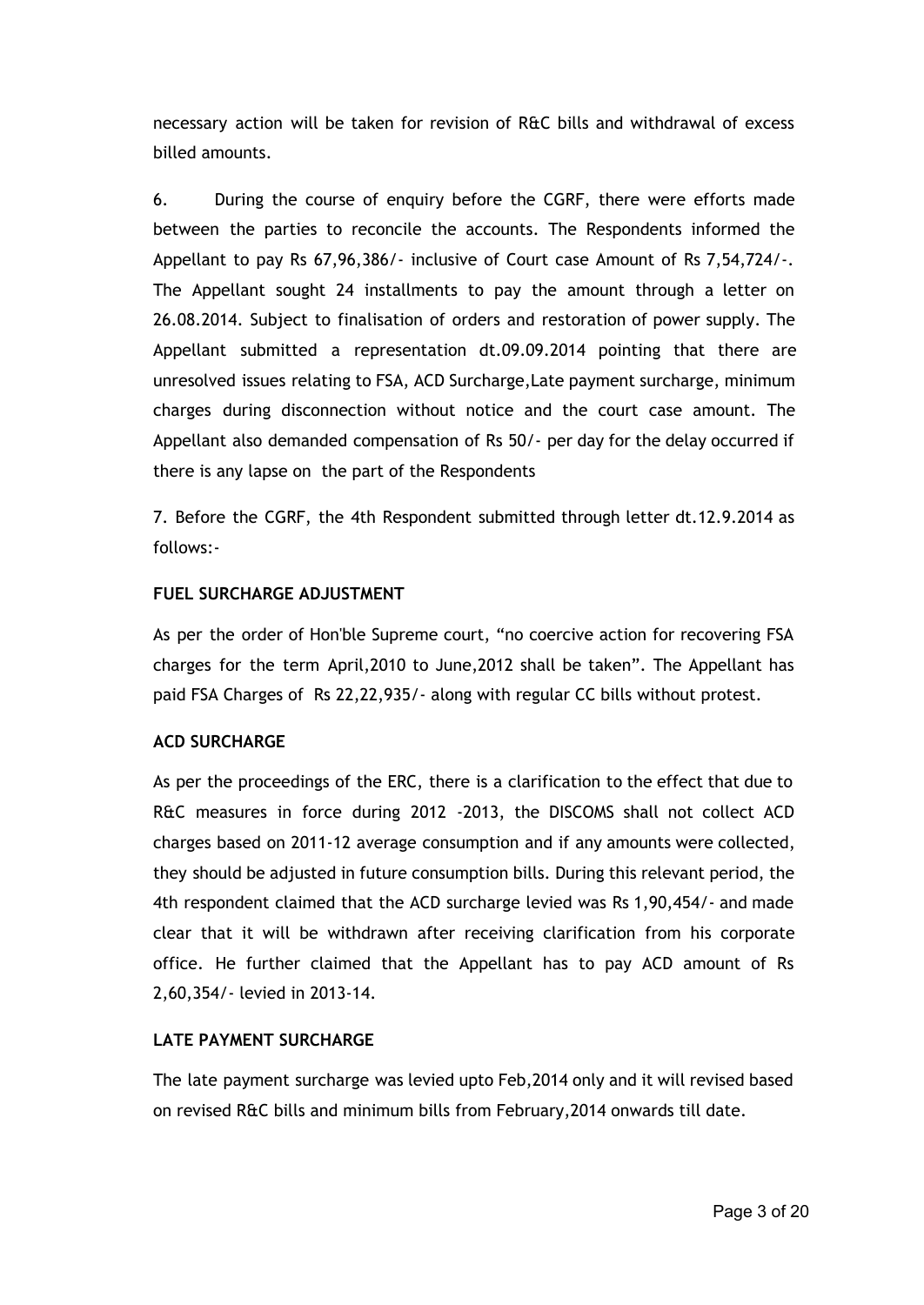## **MINIMUM CHARGES DURING DISCONNECTION WITHOUT NOTICE**

After disconnection, the Appellant has not approached the 4th Respondent for reconnection.

## **COURT CASE AMOUNT**

The amount of Rs 7,54,724/- (FSA of April 2009, April, 2010 and May 2010 covered by common order in WP No. 43770/2012) is not being insisted on for payment. He would abide by the final orders in the writ petition.

8. The CGRF noted that the load of the service was derated from 1510 KVA TO 75 KVA w.ef.27.2.2014.

9. After noting all the facts involved in detail, the CGRF approved the letter of the 4th Respondent dt.4.9.2014 and advised the Appellant to approach the corporate office for installments against the arrears and for reconnection of supply through the impugned orders.

10. Aggrieved and not satisfied with the impugned orders, the Appellant preferred the present Appeal alleging that during R&C measures, the Appellant is entitled to power and demand of 60% of CMD for the entire month or 100% Of CMD for 18 days a month i.e 100% CMD for 4 days a week as per the requirement of the consumers and the Appellant consumed power as such. The Respondents have to claim CC charges during R&C measures as per clause 19(a) of the proceedings of the APERC dt. 1.11.2012 in proportion to the supply of power and demand. The Respondents claimed excess amounts in CC bills in violation of the orders. The Appellant claims that as per the impugned orders, the demand for Rs 1,38,37,117/- made by the 2nd Respondent vide letter dt.10.6.2014 was set aside and during the reconciliation, the 2nd Respondent revised R&C bills as follows:

| Billing<br>Month | Respondent Claim<br>before an appeal<br>preferred by the<br>Applicant before<br>Hon'ble CGRF-1 | Respondent claim<br>after issue of<br>revised bills<br>during<br>reconciliation | C.C. Charges<br>payable by<br>applicant as<br>per provisions<br>of R&C Orders | Difference Relief<br>given after<br>reconciliation of<br>R&C bills as per<br>the directions of<br>Hon'ble CGRF-1 |
|------------------|------------------------------------------------------------------------------------------------|---------------------------------------------------------------------------------|-------------------------------------------------------------------------------|------------------------------------------------------------------------------------------------------------------|
| (1)              | (2)                                                                                            | (3)                                                                             | (4)                                                                           | (5)                                                                                                              |
| November, 12     | 3388705                                                                                        | 2412596                                                                         | 1711483                                                                       | 976109                                                                                                           |
| December, 12     | 2505071                                                                                        | 2152626                                                                         | 1487745                                                                       | 352445                                                                                                           |
| February, 13     | 2230644                                                                                        | 1295660                                                                         | 1165317                                                                       | 934984                                                                                                           |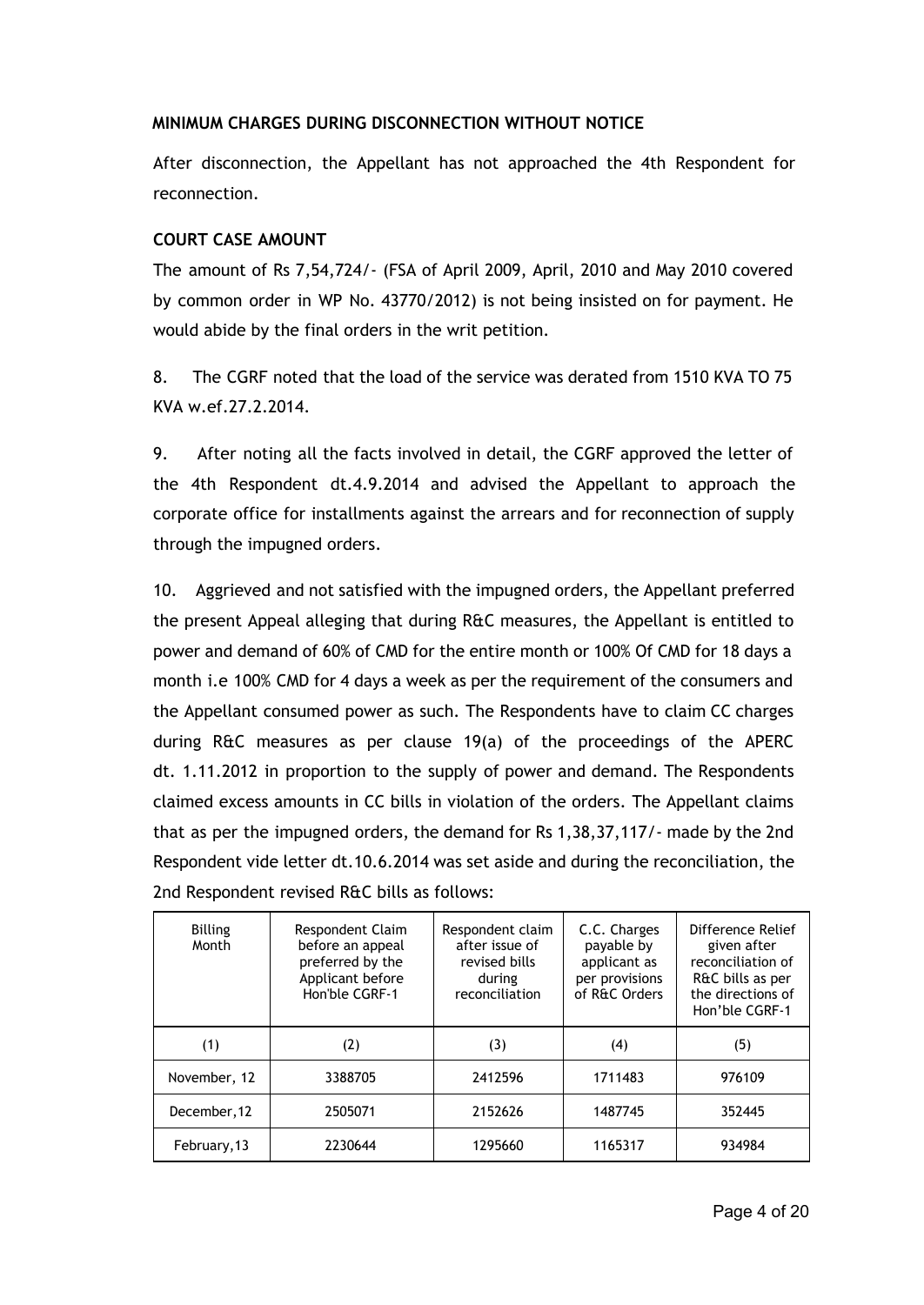| March, 13    | 2353548  | 1639575 | 1117483 | 713973   |  |
|--------------|----------|---------|---------|----------|--|
| June, 13     | 2156187  | 1258717 | 1177809 | 897470   |  |
| July, 13     | 2078320  | 980622  | 780627  | 1097698  |  |
| <b>TOTAL</b> | 14712475 | 9339796 | 7440464 | 49726679 |  |

## **11. DEMAND CHARGE NORMAL RATE**

The Appellant further claimed that the Respondents have not followed clause 19 of R&C measures dt.1.11.2012 under which actual demand consumption shall be billed on pro rata basis @ 18/30 which is not followed and thus there is discrepancy in the calculation of amount resulting in excess of 5,54,156/- being claimed for the period from September,2012 to July,2013 billing months.

## **12. DEMAND CHARGES PENAL RATE**

The Appellant further claimed that even though demand charges penal rate were not attracted in some of the months, penality of Rs 8,99,854/- in excess was imposed as shown below:-

| SL.No          | <b>BILLING MONTH</b> | AMOUNT CLAIMED<br><b>RS</b> | AMOUNT PAYABLE<br>50%<br><b>RS</b> | <b>DIFFERENCE</b><br><b>EXCESS CLAIMED</b><br><b>RS</b> |
|----------------|----------------------|-----------------------------|------------------------------------|---------------------------------------------------------|
| 1              | September, 12        | 130282                      | 0                                  | 130282                                                  |
| $\mathbf{2}$   | October, 12          | 194775                      | 9638                               | 185137                                                  |
| 3              | November, 12         | 78539                       | 78539                              | 0                                                       |
| 4              | December, 12         | 507105                      | 944                                | 506161                                                  |
| 5              | January, 13          | 25897                       | 617                                | 25280                                                   |
| 6              | February, 13         | 11903                       | 0                                  | 11903                                                   |
| $\overline{7}$ | March, 13            | 82183                       | 41092                              | 41091                                                   |
| 8              | April, 13            |                             |                                    | 0                                                       |
| 9              | May, 13              |                             |                                    | 0                                                       |
| 10             | June, 13             |                             |                                    | $\mathbf{0}$                                            |
| 11             | July, 13             |                             |                                    | $\mathbf 0$                                             |
|                |                      | 1030684                     | 13080                              | 899854                                                  |

## **13. ENERGY CHARGES**

The Appellant claimed that it purchased power of 25900 KVAH in March,2013 billing month and 51768 KVAH in April, 2013 in open access, while the 2nd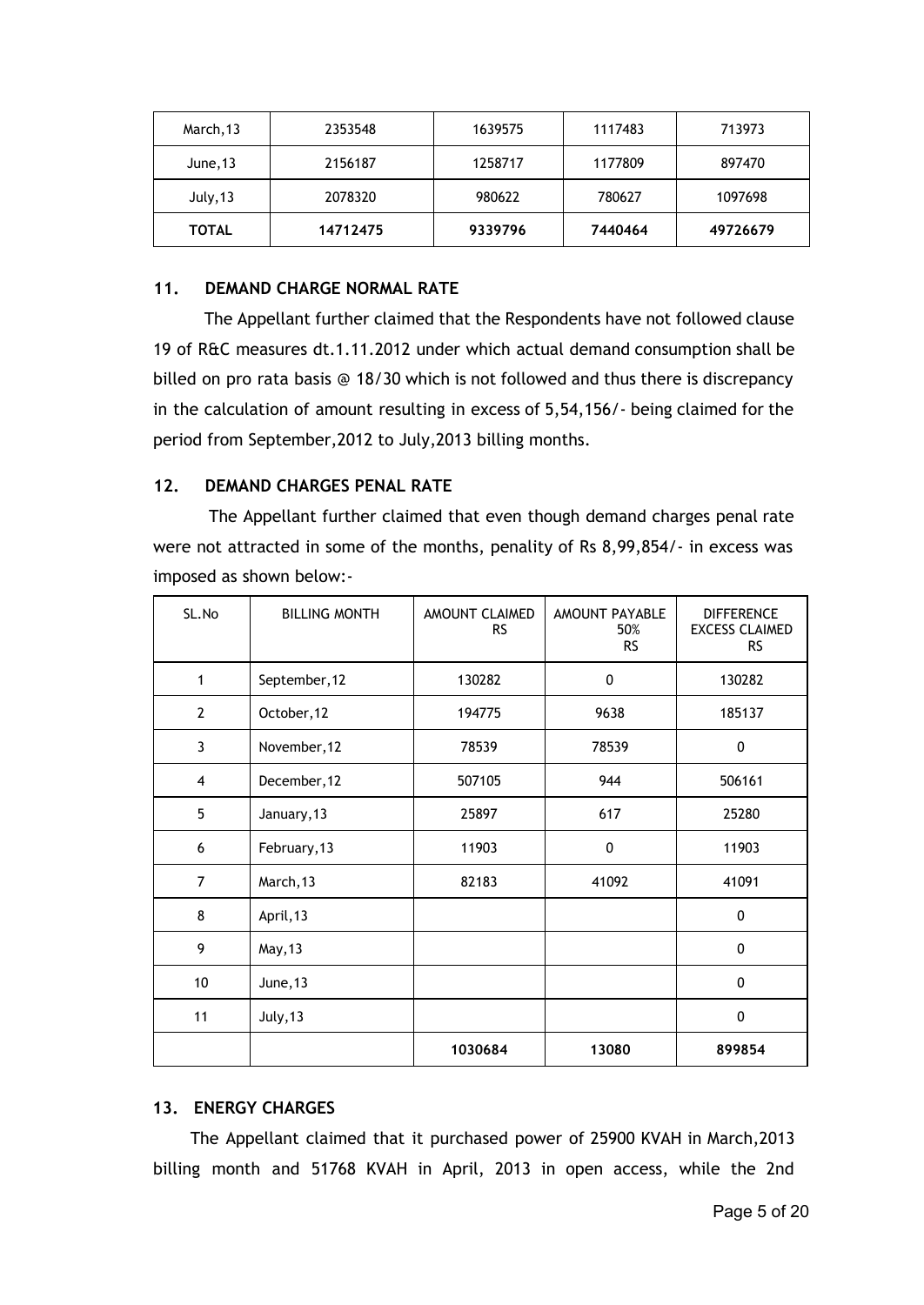| SL.No          | <b>BILLING MONTH</b> | AMOUNT CLAIMED(RS | AMT PAYABLE 50% (RS) | <b>DIFFERENCE</b><br><b>EXCESS CLAIMED (Rs)</b> |
|----------------|----------------------|-------------------|----------------------|-------------------------------------------------|
| 1              | September, 12        |                   |                      | $\mathbf 0$                                     |
| $\overline{2}$ | October, 12          |                   |                      | 0                                               |
| 3              | November, 12         |                   |                      | $\mathbf 0$                                     |
| $\overline{4}$ | December, 12         |                   |                      | 0                                               |
| 5              | January, 13          |                   |                      | $\mathbf 0$                                     |
| 6              | February, 13         |                   |                      | 0                                               |
| $\overline{7}$ | March, 13            | 974777            | 839534               | 135243                                          |
| 8              | April, 13            | 868173            | 809172               | 59001                                           |
| 9              | May, 13              |                   |                      | 0                                               |
| 10             | June, 13             |                   |                      | $\Omega$                                        |
| 11             | July, 13             |                   |                      | $\mathbf{0}$                                    |
|                |                      | 1842950           | 1648705.8            | 194244                                          |

Respondent claimed an excess amount of Rs 1,94,244/- as claimed below:

# **14. PEAK ENERGY CHARGES**

The Appellant claimed that the 2nd Respondent claimed L&F charges at Rs 5.82 per KVAH against HT rate of Rs 4.37 ps per KVAH and it shows that Rs 1.45 per KVAH was paid by the Appellant more. Apart from this, the Respondents claimed peak energy charges of Rs 1 per KVAH without adjusting the quantity of L&F hence there is a excess claim of Rs 52,619/- as shown below:

| SL.No          | <b>BILLING MONTH</b> | AMOUNT CLAIMED(RS | AMT PAYABLE 50% (RS) | <b>DIFFERENCE</b><br>EXCESS CLAIMED (Rs) |  |
|----------------|----------------------|-------------------|----------------------|------------------------------------------|--|
| 1              | September, 12        | 34979             | 17243                | 17736                                    |  |
| $\overline{2}$ | October, 12          | 6053              | 0                    | 6053                                     |  |
| 3              | November, 12         | 7430              | 682                  | 6748                                     |  |
| $\overline{4}$ | December, 12         | 5310              | 0                    | 5310                                     |  |
| 5              | January, 13          | 5204              | 0                    | 5204                                     |  |
| 6              | February, 13         | 4828              | 0                    | 4828                                     |  |
| $\overline{7}$ | March, 13            | 5048              | 5048                 | 0                                        |  |
| 8              | April, 13            | 6740              | $\mathbf 0$          | 6740                                     |  |
| 9              | May, 13              | 4860              | 4860                 | 0                                        |  |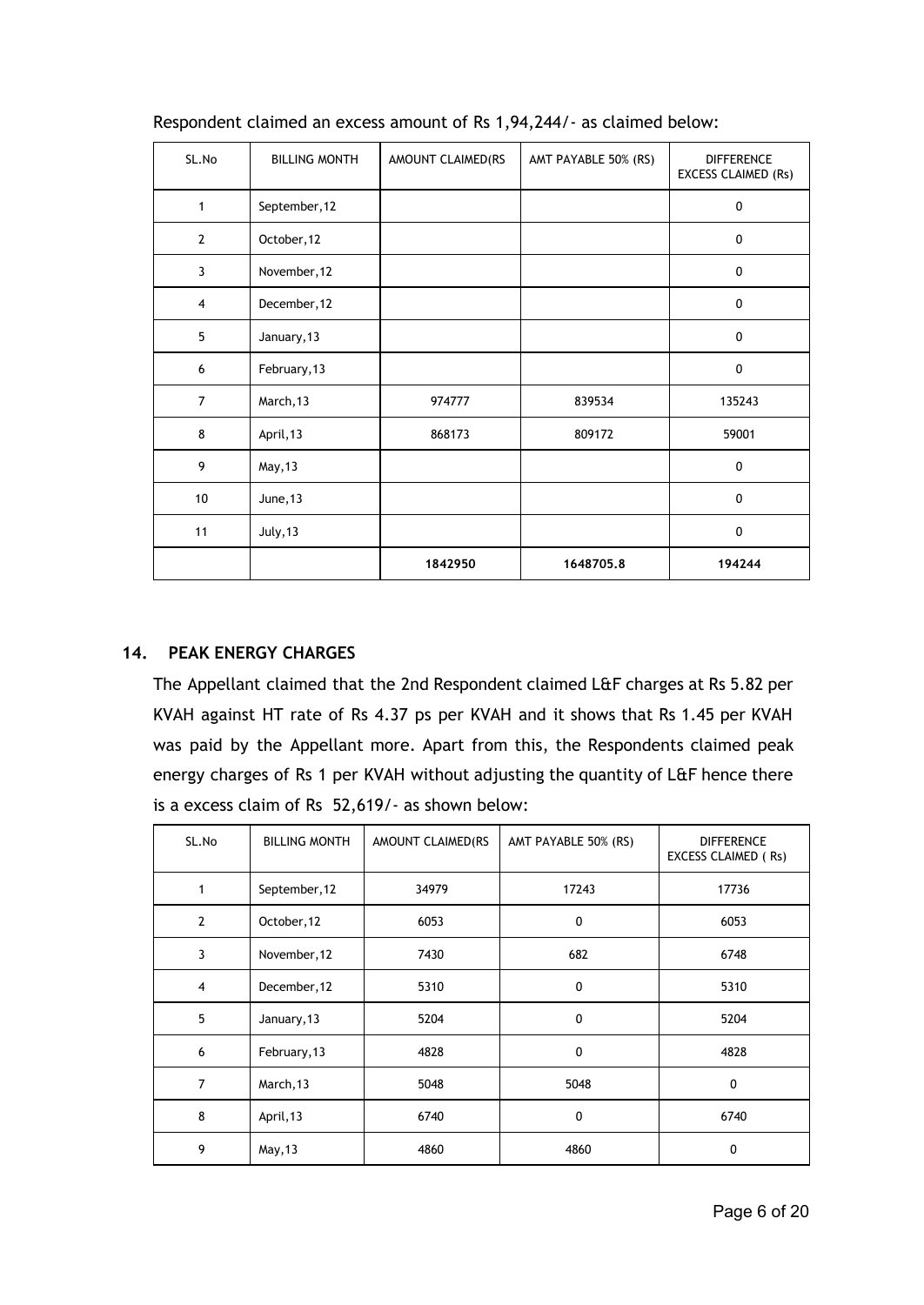| 10 | June, 13 | 3420  | 3420  |       |
|----|----------|-------|-------|-------|
| 11 | July, 13 | 2880  | 2880  | u     |
|    |          | 86752 | 34133 | 52619 |

## **15. LATE PAYMENT CHARGES AND INTEREST ON ELECTRICITY DUTY.**

The Appellant claimed that as per the Tariff Order, late payment charges is payable on CC charges is at 1.5% per month for number of delayed days and whereas, the interest was collected for more number of days than the delay. The Appellant pointed out that the 2nd Respondent admitted before the CGRF that R&C bills issued from Sep 2012 to July, 2013 billing months were based on wrong MRI readings and if such is the case, the late payment charges do not arise. The appellant pointed out that as per regulation 7 of 2004 clause VI.6.1(ii) the due date for payment of the bills shall be reckoned from the date of revised bill and therefore, the Appellant claimed that it is not liable to pay late payment charges amounting to Rs 3,09,455/- (shown below) which is liable to be withdrawn.

| SL.No          | <b>BILLING MONTH</b> | AMOUNT CLAIMED<br><b>RS</b> | AMOUNT PAYABLE<br>50%<br><b>RS</b> | <b>DIFFERENCE</b><br><b>EXCESS CLAIMED</b><br><b>RS</b> |
|----------------|----------------------|-----------------------------|------------------------------------|---------------------------------------------------------|
| 1              | September, 12        | 27716                       | 0                                  | 27716                                                   |
| $\mathbf{2}$   | October, 12          | 23579                       | 0                                  | 23579                                                   |
| 3              | November, 12         | 18572                       | 0                                  | 18572                                                   |
| $\overline{4}$ | December, 12         | 34984                       | $\pmb{0}$                          | 34984                                                   |
| 5              | January, 13          | 68002                       | $\pmb{0}$                          | 68002                                                   |
| 6              | February, 13         | 46066                       | 0                                  | 46066                                                   |
| $\overline{7}$ | March, 13            | 33511                       | $\pmb{0}$                          | 33511                                                   |
| 8              | April, 13            | 25539                       | 0                                  | 25539                                                   |
| 9              | May, 13              | 8874                        | 0                                  | 8874                                                    |
| 10             | June, 13             | 12885                       | 0                                  | 12885                                                   |
| 11             | July, 13             | 9727                        | 0                                  | 9727                                                    |
|                |                      | 309455                      | 0                                  | 309455                                                  |

# **16. CLAUSE VI R&C PENALTIES**

The Appellant claimed that the 2nd Respondent wrongly revised the bill of April 2013 billing month by including Rs 1,20,281/-(shown below) towards R&C penalties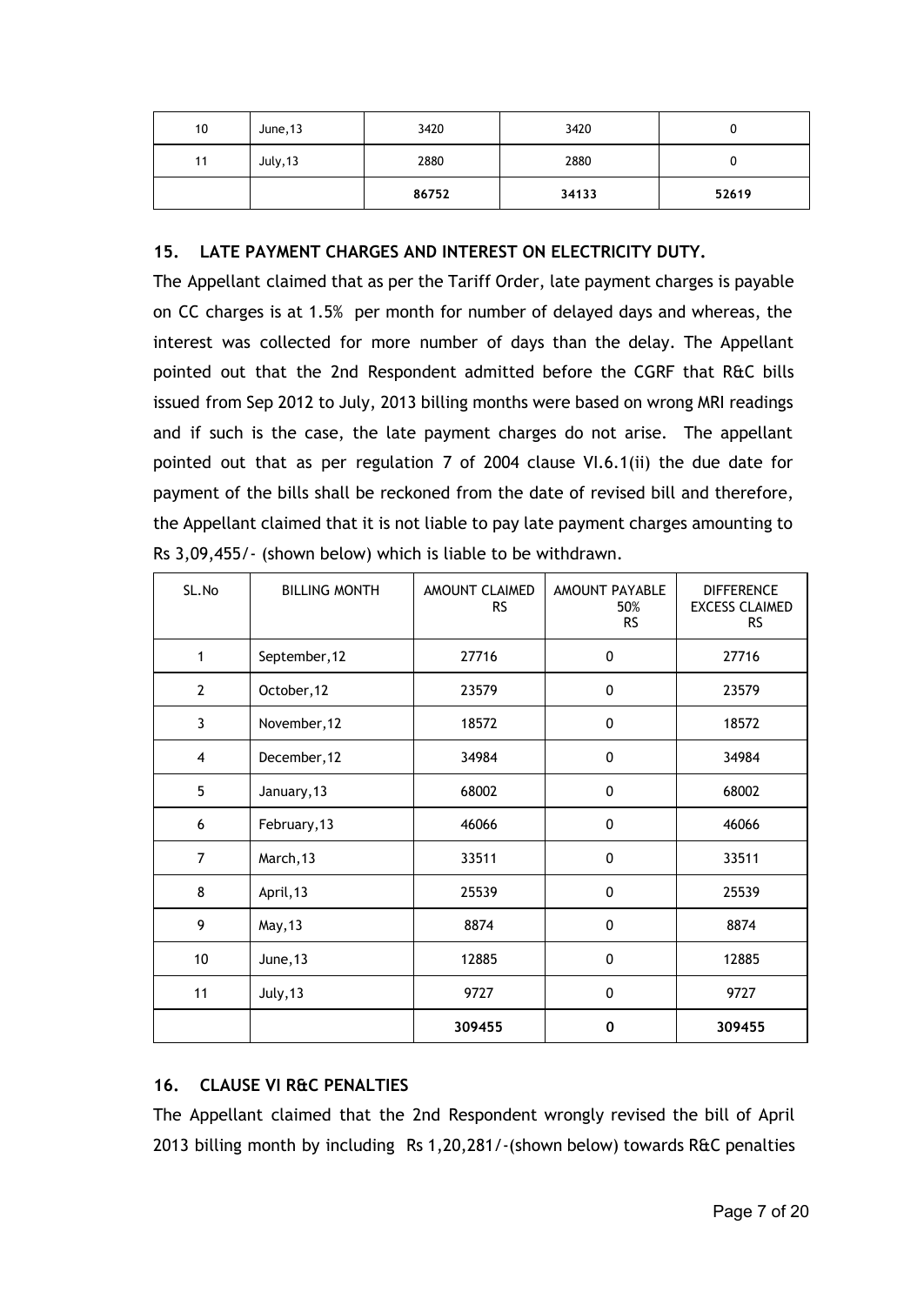| SL.No          | <b>BILLING MONTH</b> | AMOUNT CLAIMED(RS) | AMT PAYABLE 50% (RS) | <b>DIFFERENCE</b><br>EXCESS CLAIMED (Rs) |
|----------------|----------------------|--------------------|----------------------|------------------------------------------|
| $\mathbf{1}$   | September, 12        |                    |                      | $\mathbf 0$                              |
| $\overline{2}$ | October, 12          |                    |                      | $\mathbf 0$                              |
| 3              | November, 12         |                    |                      | 0                                        |
| $\overline{4}$ | December, 12         |                    |                      | $\mathbf 0$                              |
| 5              | January, 13          |                    |                      | 0                                        |
| 6              | February, 13         |                    |                      | $\mathbf{0}$                             |
| $\overline{7}$ | March, 13            |                    |                      | $\mathbf{0}$                             |
| 8              | April, 13            | 120281             | 0                    | 120281                                   |
| 9              | May, 13              |                    |                      | $\mathbf 0$                              |
| 10             | June, 13             |                    |                      | $\mathbf{0}$                             |
| 11             | July, 13             |                    |                      | $\mathbf{0}$                             |
|                |                      | 120281             | 0                    | 120281                                   |

### without following the procedure:

# **17. ADJUSTMENT OF FSA FROM CC CHARGES PAYMENTS**

The Appellant claimed that the 2nd Respondent adjusted CC charges amounts towards FSA charges during the period from October,2012 to May, 2013 ignoring the orders of the Hon'ble Supreme Court of India and because of this action, an amount of Rs 20,51,654/- has to be credited to CC charges account from FSA account as shown in the following chart **:**

| SL.No          | <b>BILLING MONTH</b> | AMOUNT CLAIMED(RS) | AMT PAYABLE 50%<br>(RS) | <b>DIFFERENCE</b><br>EXCESS CLAIMED (Rs) |
|----------------|----------------------|--------------------|-------------------------|------------------------------------------|
| 1              | September, 12        | $\mathbf 0$        | 0                       | 0                                        |
| $\overline{2}$ | October, 12          | 63721              | 0                       | 63721                                    |
| 3              | November, 12         | 558819             | 0                       | 558819                                   |
| 4              | December, 12         | 457549             | 0                       | 457549                                   |
| 5              | January, 13          | 429975             | 0                       | 429975                                   |
| 6              | February, 13         | 48744              | 0                       | 48744                                    |
| $\overline{7}$ | March, 13            | 265534             | 0                       | 230903                                   |
| 8              | April, 13            | 80595              | 34631                   | 0                                        |
| 9              | May, 13              | 261943             | 80595                   | 261943                                   |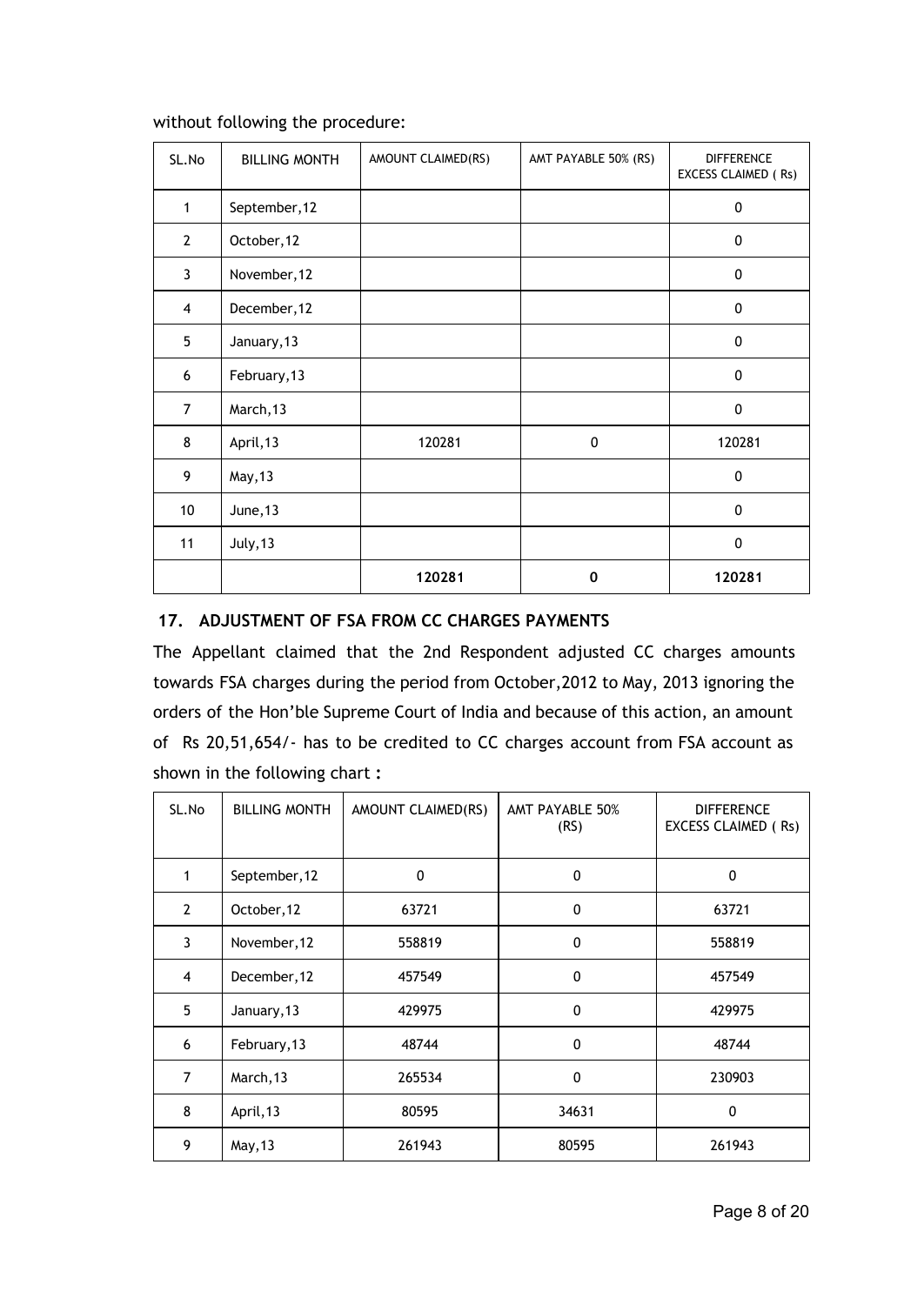| 10 | June, 13 |  |         |
|----|----------|--|---------|
| 11 | July, 13 |  |         |
|    |          |  | 2051654 |

### **18. ACD SURCHARGE**

The Appellant claimed that the 2nd Respondent levied ACD surcharge of Rs 3,96,791/- from September, 2012 to May, 2013 billing months, when R&C measures order dt 1.11.2012 mandates that the licensee shall not collect ACD surcharge, the mentioned ACD surcharge was levied. The 2nd Respondent through his letter dt.8.8.2014 informed the CGRF that ACD sucrage of Rs 1,90,454/- relating to September,2012 to March, 2013 will be withdrawn after approval of his corporate office.

19. The Appellant claimed that from April 2013 to April 2014, ACD surcharge of Rs 2,06,337/- was levied. The Appellant claimed that on 30.10.2013 its HT connection was disconnected without any notice and there was no power from that date and therefore, there is no question of ACD arising and similarly surcharge. The Appellant claimed that he got its CMD derated from 1510 KVA to 150 KVA w.e.f 27.2.2014 for which as per clause 5 (i)(VII) Of Regulation 6 Of 2004, the Appellant has to maintain initial deposit of Rs 1,50,000/- for derated CMD of 150 KVA against which the Respondents have a deposit of Rs 16,00,000/-, the balance of which the Appellant is entitled to get back. The Appellant is demanding withdrawal of claim by the Respondents in the following amounts :

- a. Rs 5,54,136/- excess claimed towards Demand charges Normal Rate;
- b. Rs 8,99,854/- excess claimed towards Demand Charges Penal Rate;
- c. Rs 1,94,244/- excess claimed towards Energy Charges;
- d. Rs 52,619/- excess claimed towards Peak Energy Charges;
- e. Rs 3,09,455/- excess claimed towards Late Payment Charges;
- f. Rs 20,51,654/- of FSA charges
- g. Rs 1,20,281/- excess claimed towards R&C Penalties;
- h. Rs 3,96,791/- claimed towards ACD surcharge.

20. The 4th Respondent through his letter dt. 30.06.2015 had reiterated what is stated in his letter dt.12.9.2014. He further claimed that the CGM had sanctioned 4 equal installments for an amount of Rs 50,00,962/- after reconciliation and the Appellant had not even paid the first installment and reconnection fee for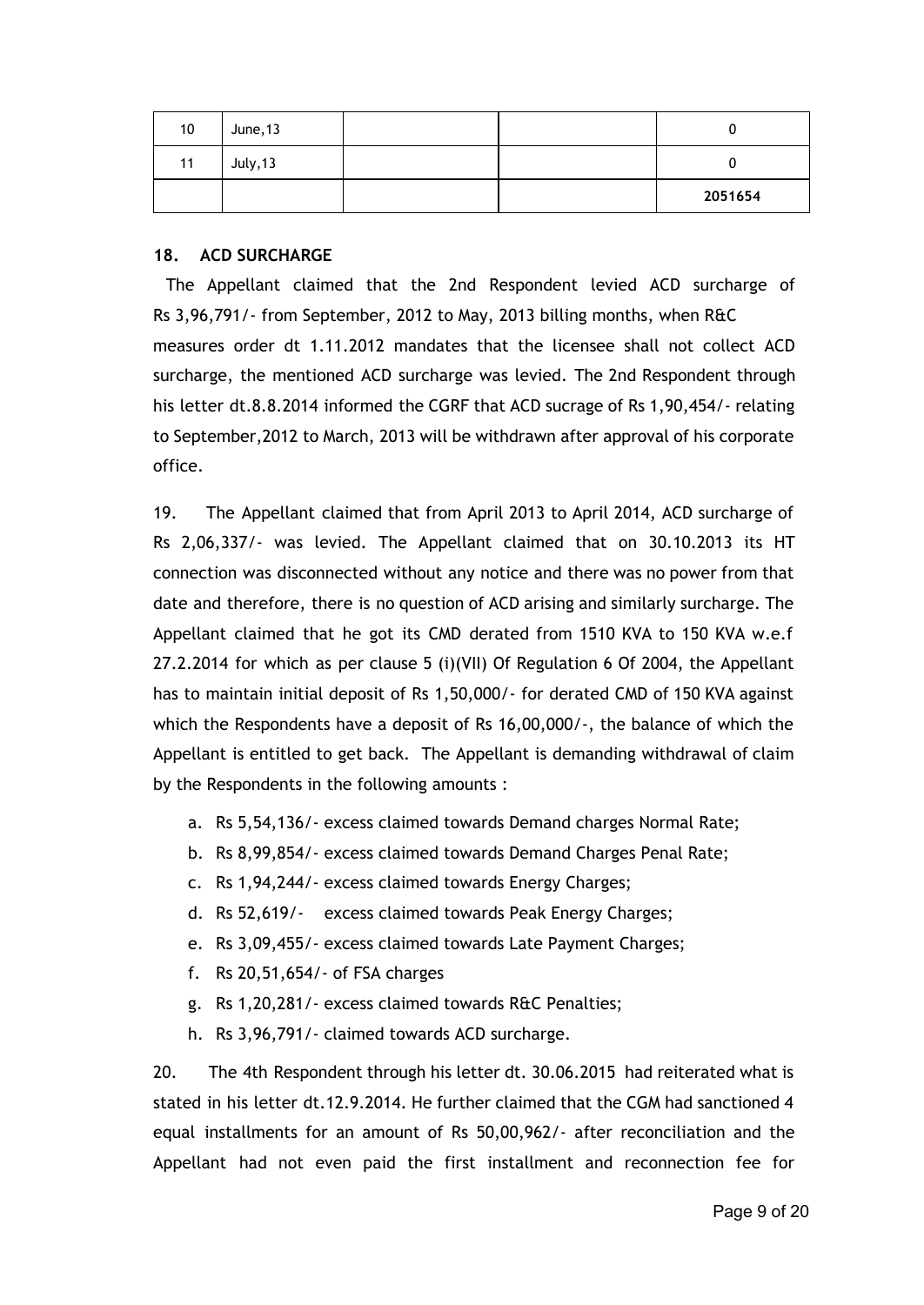restoration of power. The R&C bills were issued as per the proceedings dt.1.11.2012 and at the request of the Appellant, the MRI data was verified and bills were revised.

21. The 4th Respondent further in his written submission dt. 3.8.2015 reported about reconciliation efforts and about deration of the load to 75 KVA w.e.f 27.2.2014 and about issue of revised R&C bills and about the Appellant approaching CGM commercial on 26.8.2014 for sanction of installments. He submitted his explanation on different heads in the following manner:

### **FSA**

The Hon'ble Supreme Court passed Interim Order not to take coercive action for recovering the FSA charges for the term April,2010 to June, 2012. He claimed that the Appellant has paid FSA charge of Rs 22,73,490/- (levied from Dec 2012 to July,2013) along with regular CC bills without protest and during this period, the Appellant has approached the Hon'ble Supreme Court.

## **ACD SURCHARGE**

The ACD surcharge was levied for Rs 1,90,454/- and at that time, no instructions were issued on ACD while R&C measures were in operation. A clarification was issued by the ERC dt.4.1.2013 on this ACD amount. Therefore, the Appellant is liable to pay ACD surcharge amounting to Rs 2,60,354/-.

## **LATE PAYMENT SURCHARGE**

The Late payment surcharge was levied upto February,2014 only and the Appellant was assured that surcharge will be revised based on revised R&C bills from February,2014 onwards and thus the Appellant is liable to pay an amount of Rs 2,90,293/- .

#### **COURT CASE AMOUNT**

There is an amount of Rs 7,54,724/- representing FSA of April,2009, April,2010 and May, 2010 which is subject matter of common order in W.P. No. 43770 of 2012 and this amount will abide by the final orders of the Hon'ble High Court.

## **CALCULATION OF R&C PENALTIES**

The bills were calculated as per clause 19 of R&C measures dt. 1.11.2012. The Respondents have calculated the demand charges as per pro rata basis for consumer who opted for 18/30 days power supply. In Spite of sanction of 4 equal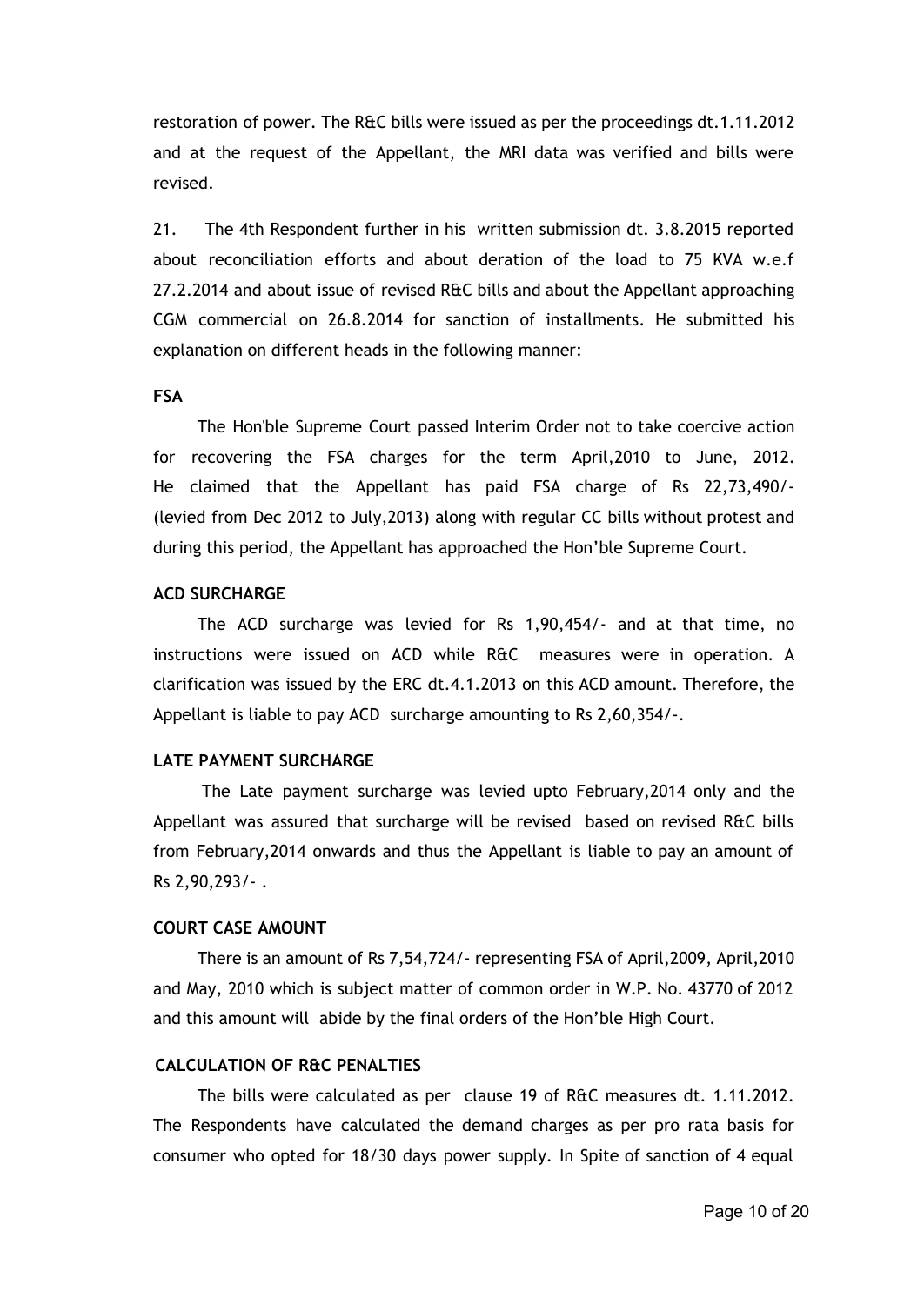installments for Rs 50,00,962/- after reconciliation, the Appellant failed to pay even the first installment and reconnection fee.

22. The 4th Respondent submitted the procedure for prioritisation of collection of

energy billing as follows as per UO Note of the General Manager dt. 19.8.2013:

1st Priority Interest on Elec. Duty (Arrears + Current Month) 2nd Priority Electricity Duty (Arrears + Current Month) 3rd Priority Fuel Surcharge Adjustment (Arrears + Current Month) 4th Priority Total Surcharge (Arrears + Current Month) 5th Priority Theft Amount 6th Priority Addl. Consumption Deposit (ACD) & Interest there on 7th Priority Total Agricultural Dues 8th Priority Arrears of CC charges 9th Priority Current Month CC Charges

23. There were efforts at mediation to settle the disputes on various issues. The parties stood their ground and there was no meeting point on any issue and therefore, the matter is left for disposal on merits.

24. Based on the material on record and contentions raised, the following issues arise for determination:-

I. Whether Additional Consumption Deposit surcharge (ACD)raised is legal?

II. Whether late payment surcharge raised is justified?

- III. Whether demand charges normal rate claimed is as per the procedure?
- IV. Whether demand charges at penal rate are correctly raised?

V. Whether the Respondents claimed excess energy charges?

VI. Whether the claim of the Respondents on peak energy charges is justified and as per R&C measures?

VII. Whether the penalty imposed on the basis of R&C measures is applicable to the Appellant?

VIII. Whether adjustment of amount paid towards FSA from CC charges violates or is against the interim orders of the Hon'ble Supreme Court?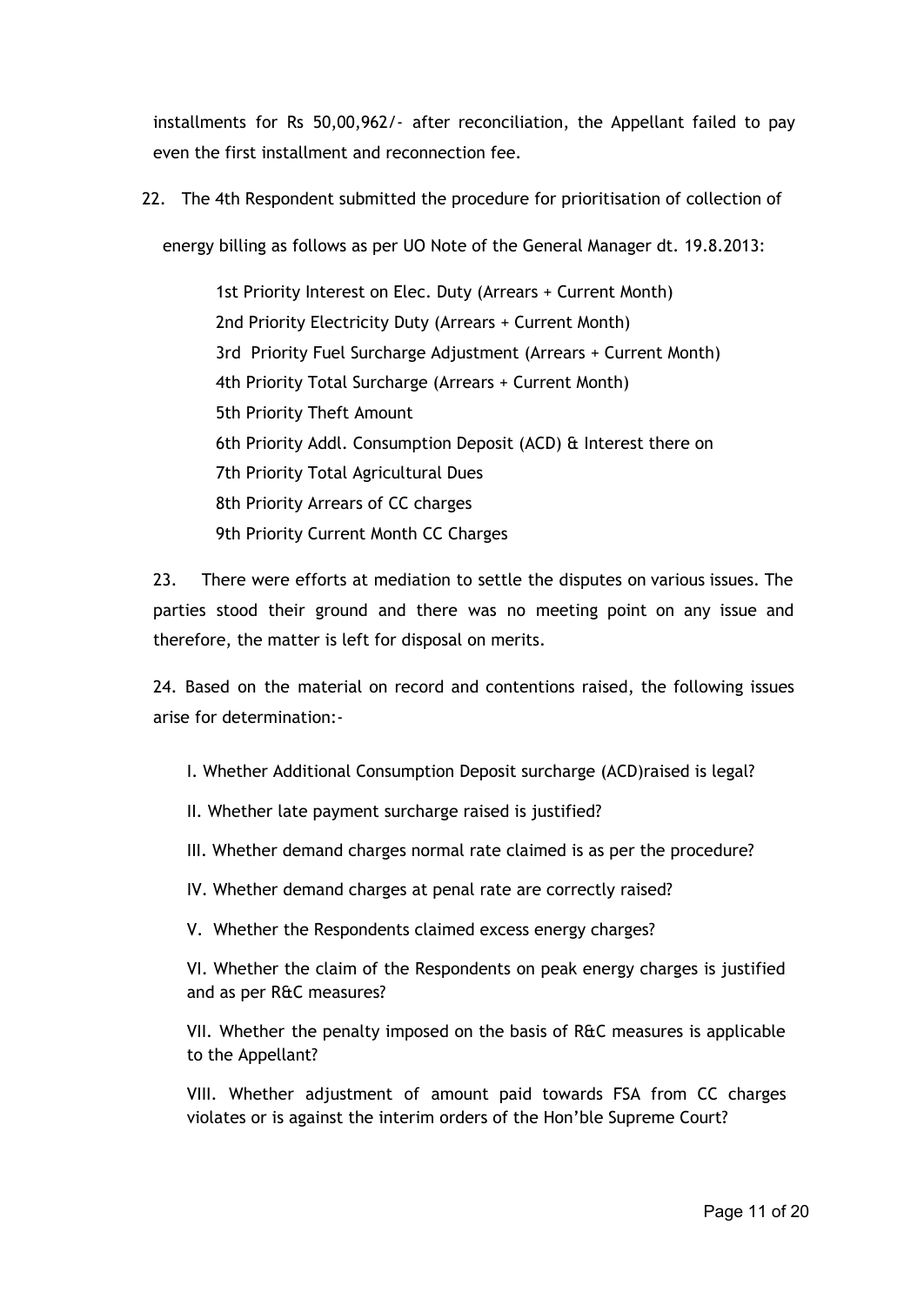IX. Whether the impugned orders are liable to be set aside?

# 25. **Issue No I: ACD Surcharge raised is legal?**

**a. The Appellant contends that an amount of Rs 3,96,791 for the period from Sep'12 to May'13 representing the ACD surcharge was levied, which is against the R&C measures issued by ERC. This was admitted by the Respondents stating that this measure is subject to Corporate Office approval for Rs 1,90,454/- for the period of Sep'12 to May'13?**

For the year 2012-2013, ACD surcharges levied was Rs 1,90,454. As per the ERC proceeding on R&C measures, the ACD is not liable to be charged during the R&C period. Hence the amount of Rs 1,90,454 has to be withdrawn.

**b. For the period Apr'13 to Apr'14 an amount of Rs 2,06,387 towards ACD surcharge was levied. Supply was disconnected on 30.10.2013 & no consumption bill was generated till date. Hence ACD charges shall not be levied?**

As per the APERC regulation 6 of 2004, clause  $6(1)$  - subject to the billing periods of three months or two months as specified in clause 4, the adequacy of the amount of security deposit in respect of consumers shall be reviewed by the licensee generally once in every year (preferably after revision of tariff for the respective year) based on the average consumption for the period representing 12 (twelve) months from April to March of the previous year. As per the ERC regulation, review of adequacy of consumption deposit shall be carried out after revision of tariff. An amount Rs 2,06,337/- was levied for the year 2013-14 after the revision in the month of May based on the average consumption for the period representing 12 months of the previous year. The supply was disconnected in Oct, 2013.

However, In the event of deration of CMD from 1510 KVA to 150 KVA, fresh review of consumption deposit shall be done. As per Regulation 6 of 2004, clause  $6(2)(b)$  if the security deposit is found to be in excess by more than 10% of the required SD(Security Deposit), the amount so found in excess shall be refunded by the licensee, by way of adjustment of the outstanding dues.

**The ACD surcharge levied during R&C measures is not legal and it is set aside.**

26. **Issue No II: Late payment charges & interest on ED: Late payment charges were levied not on no of days delayed. The Respondents Admitted that the R&C bills were based on wrong MRI readings and fresh corrected bills were issued**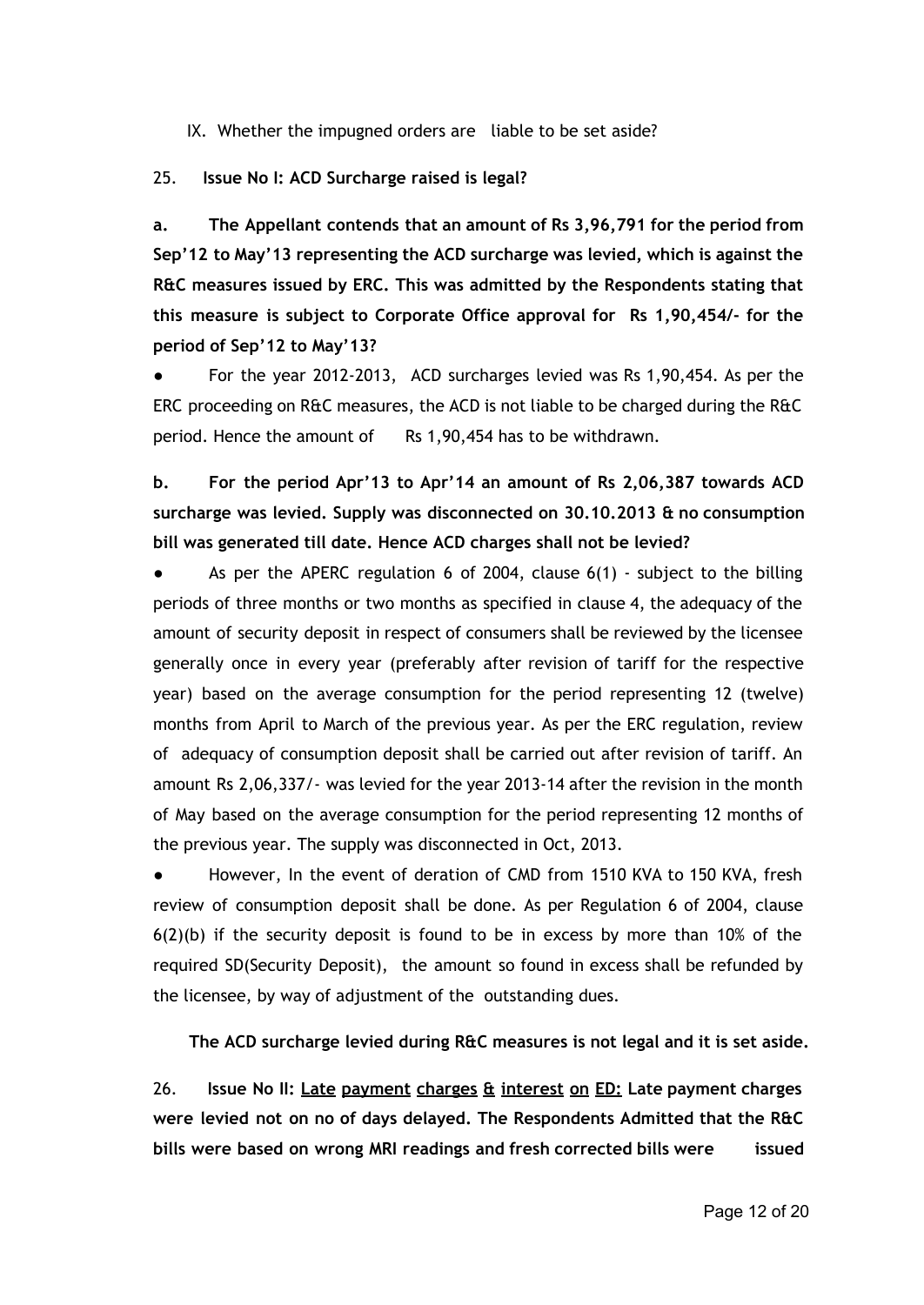**on 08.08.2014, and therefore the Appellant claimed that late payment charges do not arise?**

Regulation. 5 of 2004, clause 4-4 regulates the Additional charges for belated payment of bills:

The clause says that In case the consumer does not pay the bill by the due date mentioned in the bills, additional charges for delayed payment of bills shall apply as per the tariff orders issued from time to time.

The Bills were stated to be erroneous in the present case, in view of discrepancies in the MRI data. This was admitted by the respondent No.2 in his letter dt 8.8.2014 . Hence LPS( late payment charges) shall be levied from the date of the revised bill date as per Clause 4.7.3 of the Regulation 5 of 2004 which specifies a "revised due date of payment".

LPS shall be based on the no.of days delayed from the due date, and should not be based on the whole of the month for calculation of surcharge. The issue is answered accordingly.

# 27. **Issue No III** .**Demand charges normal rate: Whether they were revised as per the procedure?**

As per clause 19(a) of R&C orders vide proceedings dt. 1.11.2012, the billing demand shall be the maximum recorded demand during the month and clause 213.6.(6) of the Tariff Order shall not apply during these R&C measures. For consumers who opt for 18 days supply, the demand charges shall be billed on pro rata basis i.e @ 18/30 of the prescribed rate.

If we take the billing month of March 2013 as an example, the procedure adopted for billing R&C bills is shown below :-

# **Demand charges normal rate:**

|                        | <b>KVA OFF PEAK</b> | KVA PEAK                          | <b>DAYS</b> |
|------------------------|---------------------|-----------------------------------|-------------|
| Power on days          | 1438.8 KVA          | <b>183 KVA</b>                    | 16          |
| Power off days         | 1378.2 KVA          | 50.4 KVA                          | 13          |
| Power on days billing  |                     | $= 1438.8$ X 250 X 16/29 = 198455 |             |
| Power off days billing |                     | $= 1378.2$ X 250 X 13/29 = 154453 |             |

35290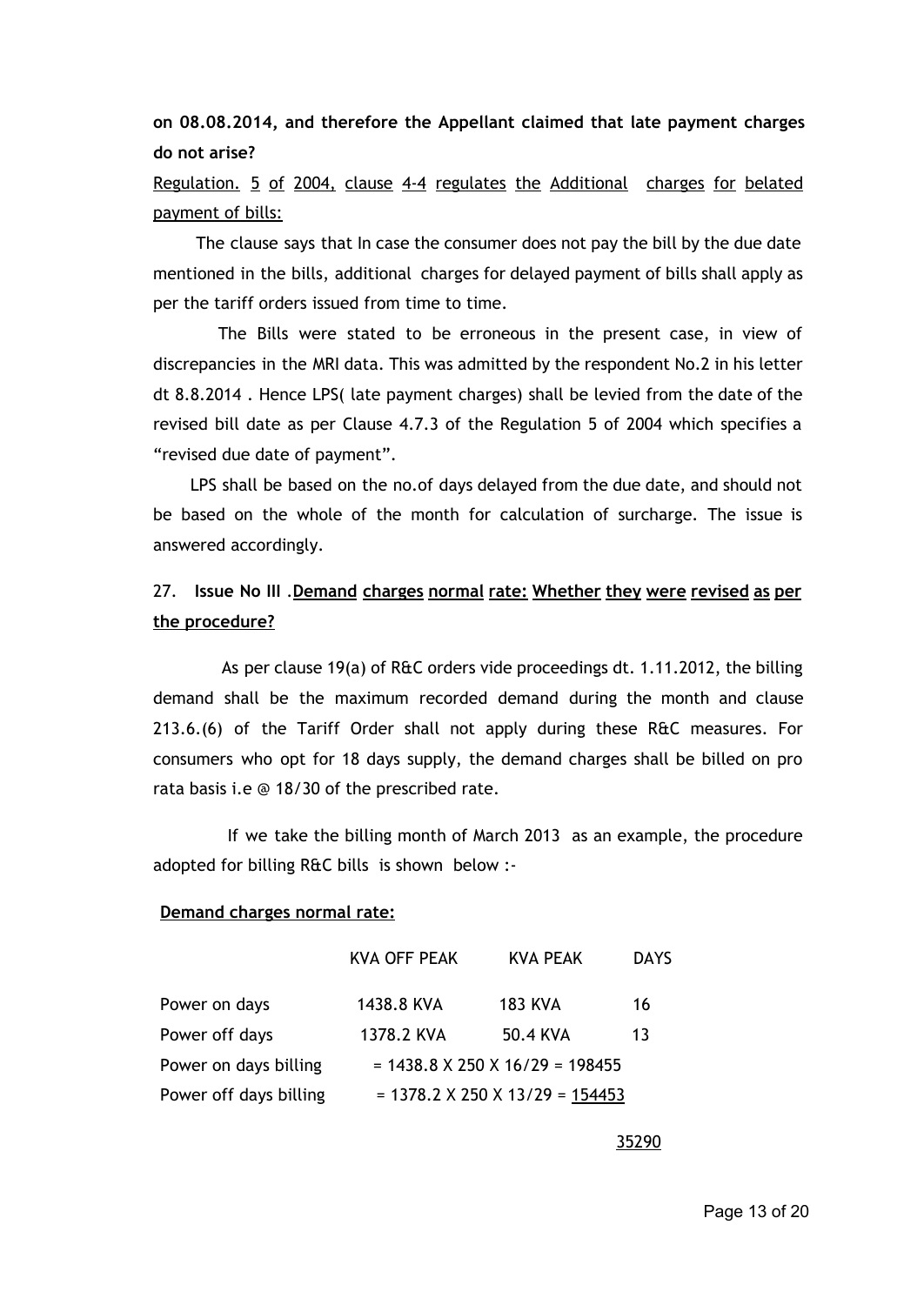### **Demand charges penal rate:**

Power off day's quota: 151 KVA Power off days usage : 1378.2 KVA Excess over quota : 1227.2 KVA Penal charges billing : 1227.2 X 250 X 13/29 X 5 =687655.

It is important to note that the Appellant is not calculating on 1378.2 KVA relating to power off days having consumed 1227.2KVA in excess over quota of 151 **KVA** 

Further, the above given statement clearly shows that pro rata given procedure was adopted. The claim of the Appellant stating that billing was done without pro rata is not correct. The issue is answered accordingly.

# 28. **Issue No IV: Demand charges penal rate: Excess demand rate for penal charges levied for the months 09,10, 12/2012, 01, 02, & 03/2013 for an amount of Rs. 8,99,854/- even though there is no excess demand?**

As per the clause 14 ,HT-I continuous process industries ( claims by the Appellant) of R&C proceeding Dt 1.11.2012, To avail supply under this category, the consumers have to take prior approval from the respective CMD of the DISCOMS duly furnishing the details of their manufacturing process and end product.

Consumers who fall under this category will also give their option in writing either for option 1 (or) for option 2 mentioned below to the concerned SE/OP with a copy to the CMD of the DISCOM.

The DISCOM shall regulate the supply to the consumer under this category as per the option indicated by the consumer.

Under this category, HT-I continuous process industries, there were two options allotted:

**OPTION 1:** Restricted CMD over total days of the month i.e 60% of CMD during OFF PEAK and 20% of CMD during PEAK.

**OPTION 2:** 18 Days power supply at a stretch and power holiday of 12 days. During 18 days power supply 100% CMD during OFF PEAK and 20% CMD during PEAK hours is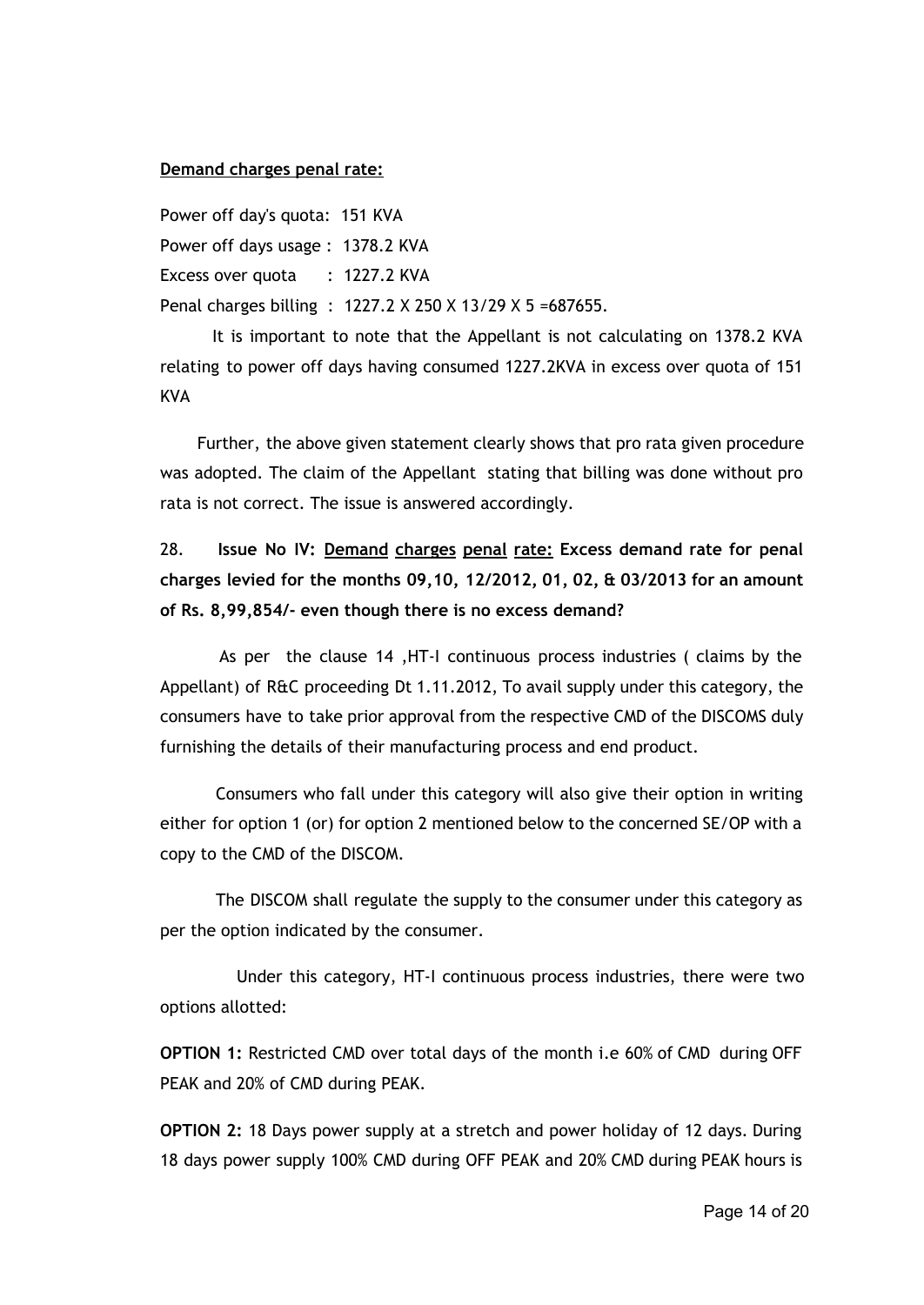permitted. During power holiday period of 12 days, 10% of CMD is permitted for maintenance. If we examine with one of the month billing data for 24 hours, example April 2013.

| Sl.N<br>0      | <b>MONTH</b> | <b>QUOTA</b><br><b>PER</b><br>ERC.<br>(AS<br>PROCEEDINGS)     |                                                | RMD IN KVA<br>AS PER THE BILL<br><b>ISSUED</b>      |                                                |                                                                     | AS PER APPELLANT /<br><b>CONSUMER</b><br><b>ANALYSIS OF</b><br><b>EXCESS DEMAND</b> |                                                                               | <b>EXCESS DEMAND</b><br><b>AVAILED AS</b><br>PER DISCOM |                                                       |
|----------------|--------------|---------------------------------------------------------------|------------------------------------------------|-----------------------------------------------------|------------------------------------------------|---------------------------------------------------------------------|-------------------------------------------------------------------------------------|-------------------------------------------------------------------------------|---------------------------------------------------------|-------------------------------------------------------|
|                |              | <b>PDL</b><br><b>OFF</b><br>PEAK(6<br>0%)<br>in<br><b>KVA</b> | PDL<br><b>PEAK</b><br>$(30%)$ in<br><b>KVA</b> | PDL OFF<br><b>PEAK</b><br>$(60%)$ lin<br><b>KVA</b> | PDL<br><b>PEAK</b><br>$(30%)$ in<br><b>KVA</b> | <b>PDL</b><br><b>OFF</b><br><b>PEAK</b><br>$(60%)$ in<br><b>KVA</b> | PDL<br><b>PEAK</b><br>(30%)<br>in KVA                                               | <b>EXCESS</b><br><b>AMOUNT</b><br><b>CLAIMED AS</b><br><b>REFUND</b><br>IN Rs | PDL OFF<br><b>PEAK</b><br>$(60%)$ in<br><b>KVA</b>      | <b>PDL</b><br><b>PEAK</b><br>$(30%)$ in<br><b>KVA</b> |
| 1              | Sep, 12      | 906                                                           | 453                                            | 1495                                                | 735                                            | 40<br>hours<br>(Excess)<br>used)                                    | 200<br>hours<br>(Excess)<br>used)                                                   | 130282                                                                        | 589                                                     | 283                                                   |
| $\overline{2}$ | Oct, 12      | 906                                                           | 453                                            | 1186.8                                              | 607.2                                          | $\Omega$                                                            | 154.2                                                                               | 185137                                                                        | 280.8                                                   | 154.2                                                 |

### **RECONCILIATION OF PENAL DEMAND CHARGES:**

| Sl.No | <b>MONTH</b> | QUOTA<br>(AS PER ERC<br>PROCEEDINGS)              |                                     | RMD IN KVA<br>AS PER THE BILL<br><b>ISSUED</b> |                                           | AS PER APPELLANT /<br><b>CONSUMER</b><br>ANALYSIS OF<br><b>EXCESS DEMAND</b> |                                           |                                                                        | <b>EXCESS DEMAND</b><br><b>AVAILED AS</b><br>PER DISCOM |                                           |
|-------|--------------|---------------------------------------------------|-------------------------------------|------------------------------------------------|-------------------------------------------|------------------------------------------------------------------------------|-------------------------------------------|------------------------------------------------------------------------|---------------------------------------------------------|-------------------------------------------|
|       |              | <b>PDL</b><br><b>OFF</b><br><b>PEAK</b><br>in KVA | <b>PDL</b><br>PEAK in<br><b>KVA</b> | <b>POWER</b><br><b>ON DAYS</b>                 | <b>POWER</b><br><b>OFF</b><br><b>DAYS</b> | <b>POWER</b><br>ON<br><b>DAYS</b>                                            | <b>POWER</b><br><b>OFF</b><br><b>DAYS</b> | <b>EXCESS</b><br><b>AMOUNT</b><br><b>CLAIMED AS</b><br>REFUND<br>IN Rs | <b>POWER</b><br>ON<br><b>DAYS</b>                       | <b>POWER</b><br><b>OFF</b><br><b>DAYS</b> |
| 3     | Dec, 12      | 1510                                              | 151                                 | 1512.6                                         | 928.8                                     | 2.6                                                                          | $\mathbf{0}$                              | 506161                                                                 | 2.6                                                     | 777.8                                     |
| 4     | Jan, 13      | 1510                                              | 151                                 | 1506.6                                         | 195.6                                     | 1.7                                                                          | $\mathbf{0}$                              | 25282                                                                  | 6.6                                                     | 44.6                                      |
| 5     | Feb, 13      | 1510                                              | 151                                 | 1461.6                                         | 167.4                                     | $\Omega$                                                                     | $\mathbf{0}$                              | 11903                                                                  | $\overline{\phantom{a}}$                                | 16.4                                      |
| 6     | Mar, 13      | 1510                                              | 151                                 | 1438.8                                         | 1378.2                                    | 117.1                                                                        | $\Omega$                                  | 41091                                                                  | $\overline{\phantom{a}}$                                | 1227.2                                    |
|       | <b>TOTAL</b> |                                                   |                                     |                                                |                                           |                                                                              |                                           | 899854                                                                 |                                                         |                                           |

\* For the month of Sep & Oct, 2012 there were no options in R&C proceedings.

The above given table shows the comparison of the Appellant and DISCOM billing data. The major difference found between them is the billing of the excess demand recorded during power OFF days is not being taken into consideration by the Appellant which is not in line with the ERC proceedings on R&C measures. Hence, the claim of the Appellant that the Respondents have wrongly levied the charges is untenable. The reliance placed by the Appellant on a decision in Appeal No. 154/2013 Dt 27.10.2014 of Vidyut Ombudsman, AP and Telangana on the present issue is not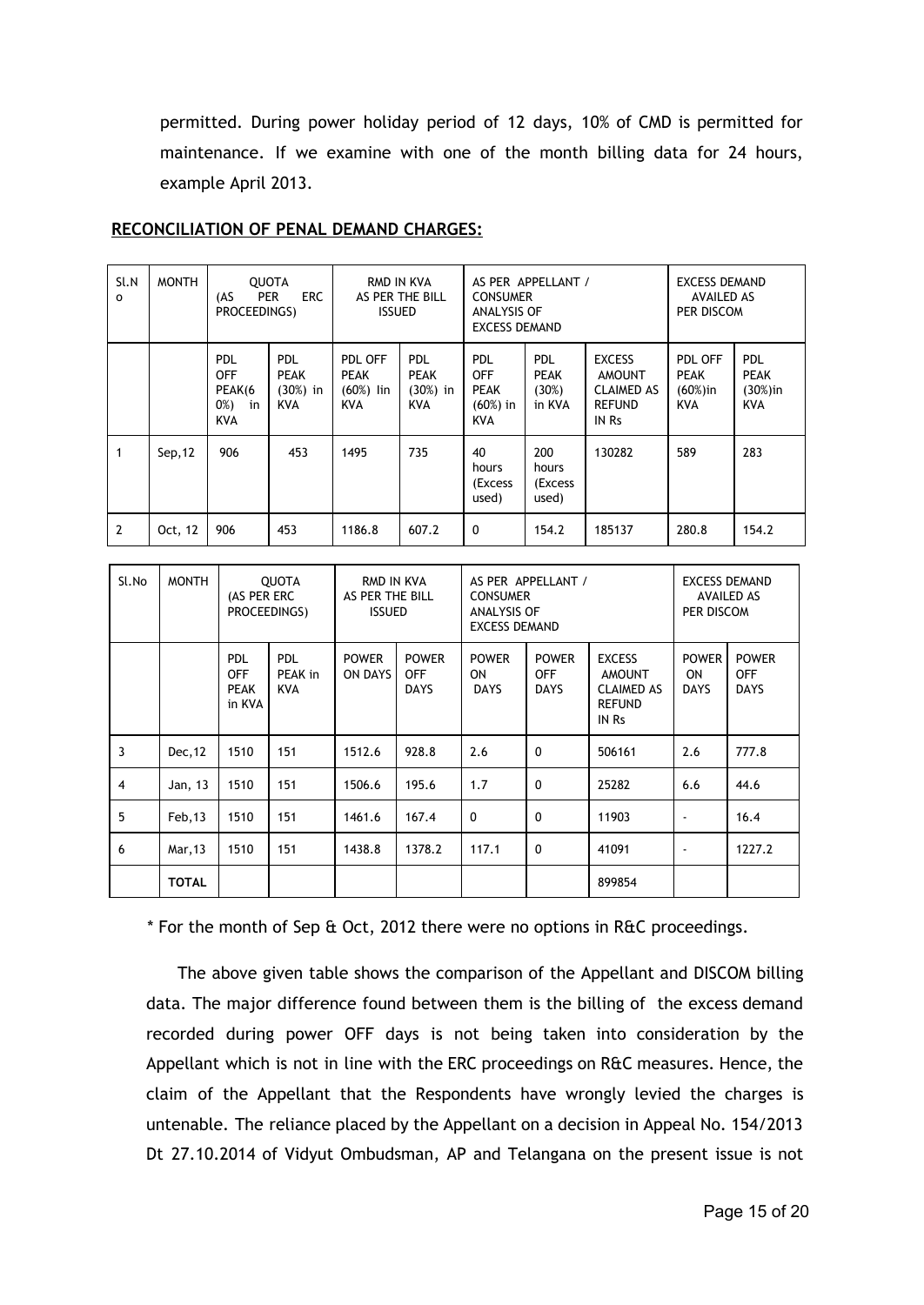tenable in view of the usage pattern and the fact situation. The issue is answered against the Appellant

# 29. **Issue No V: Energy Charges: For the months of March & April, 2012, the open access consumption purchased was taken into consideration and excess of Rs 1,94,244 was claimed?**

Reconciliation of open access drawn units: Against the claim of the Appellant stating billing including OA units.

Main Meter No: 15687885 OA KVAH: 47985 Period: 20 March, 2013 to 19 April, 2013 Total actual drawn in KVAH:2,24,640 Inter state OA schedule in KWH/KVAH OFF PEAK : 54,000 PEAK :3,520

Under drawn (less than agreed) energy after ISOA (INTER STATE OPEN ACCESS SCHEDULE) in KVAH:

> OFF PEAK:(-)6,765 PEAK:(-)2,770 NET:=47,985

Energy drawn from DISCOM with in PCL = OFF PEAK:  $1,16,206$  / PEAK:  $28,650$ Energy drawn from DISCOM over PCL (Permitted Consumption Level) in = OFF PEAK: 31, 797 / PEAK: 0

Total units actual drawal in KVAH=31,797+28,650+1,16,206+47,985=2,24,640

The April, 2013 billed KVAH units is  $2,24,640$ (KVAH)-OPEN ACCESS UNITS 47,985 = 1,76,655 units drawn and billed. Thus there is no billing for Open Access Consumption of 47,985 KVAH units. Hence, the claim of the Appellant on billing KVAH units including open access drawn units is not correct. There are no Open Access drawn units levied during the month of March, 2013 also as per the bill issued for this month. The issue is answered against the Appellant.

30. **Issue No VI**:**Peak Energy charges: L&F charges @5.82/KVAH was levied instead of Rs 4.37/KVAH. The Appellant Claimed that the Respondents have charged peak energy charges, without excluding L&F consumption and then they have claimed an amount of Rs 52,619 in excess?**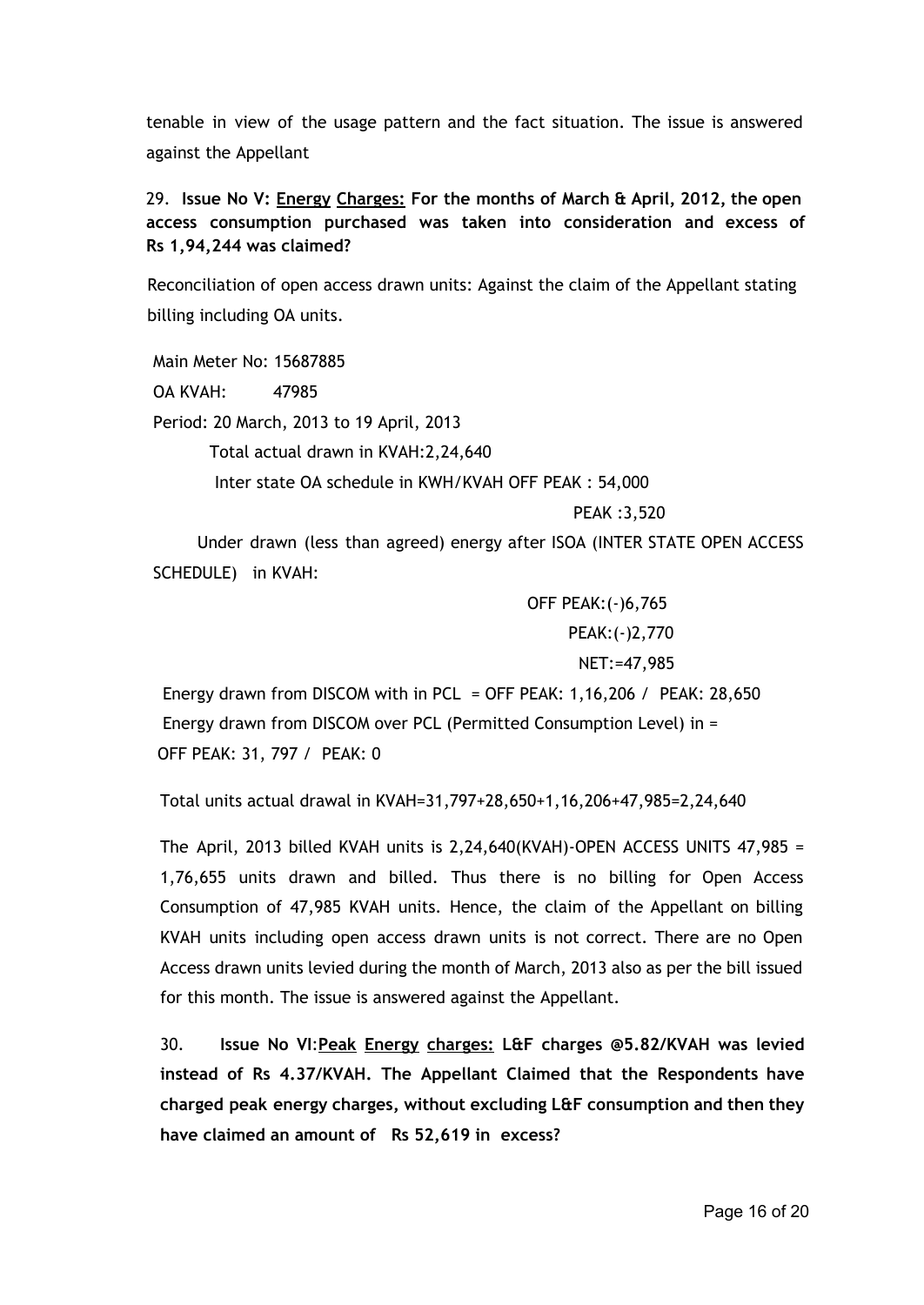According to the Appellant the Respondents claimed L&F charges @ 5.82/KVAH as against the prescribed Rs 4.37/KVAH.

The Appellant stated to have paid Rs 1.45 more on L&F quantity, peak energy charges of Rs 1/KVAH, without adjusting the units amount towards L&F Rs 52,619/-.

As per the tariff order 2012-2013, clause 213.5.1(c) the consumption of energy for Lights & Fans(L&F) for the 33KV load of supply, the prescribed charges are Rs 5.82/ KVAH.

Peak energy charges for time of day tariff @ Rs 1.00 /KVAH leviable on energy consumption during 06:00 pm to 10:00 pm, in addition to the normal energy charges at respective voltages as per clause 213.5.1. The meter available for measuring L&F charges, if provided, are generally without time of day features, as they are LT Voltage meters. Hence, there is no relation between peak energy charges and L&F charges consumption. The levying of L&F charges are briefly enumerated below as per the clause 213.5 1(c) 1&2 of the Tariff Order 2012-13.

#### **1. Case of segregation of fans and lights:**

The consumption of energy of Lights and Fans in the factory premises in excess of 10% of total consumption shall be billed at the respective voltage wise tariff provided lights and fans consumption in the units is separately metered.

#### **2.Case of non- segregation of fans and lights:**

In case of non segregation of lights and fan loads, 15% of the total energy consumption shall be billed at the respective voltage wise tariff and the balance KVah shall be charged at the corresponding energy tariff under HT category-I(A).

Further the Tariff of L&F charges was made equal to normal corresponding category tariff from the FY 2013-14. The issue is answered against the Appellant.

# 31. **Issue No VII**:**R&C penalty: Whether the Revised bill of April, 13 month towards R&C penalty for an amount of Rs 1,20,281 is wrong, as per the provision of R&C order?**

The basic difference in calculating R&C penalties by the Appellant vis a vis the DISCOM is in not taking into account of excess demand recorded during power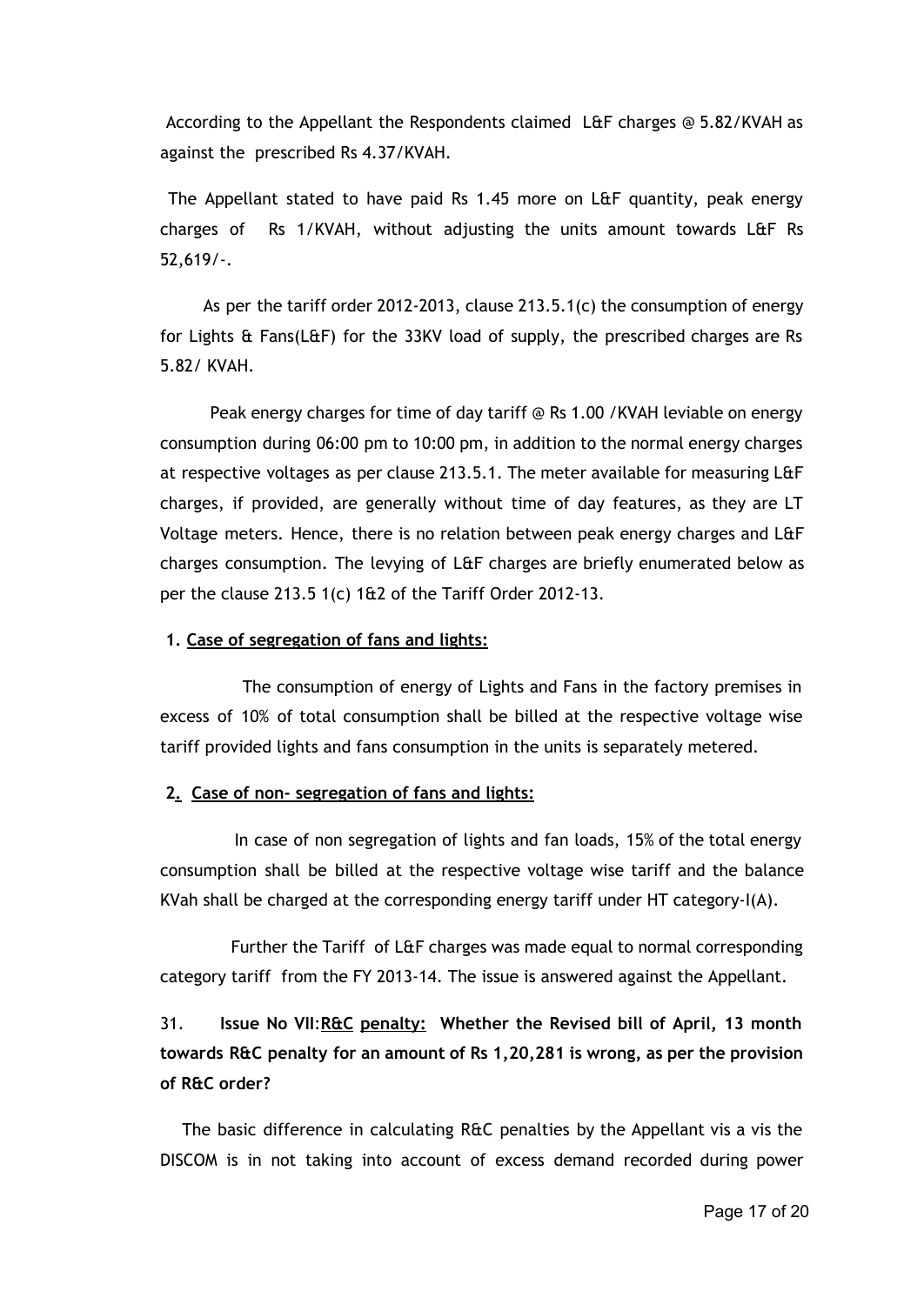holidays. For April, 2013, RMD of 164 KVA was recorded during power holidays and consumption of 31,797 units was drawn in excess from DISCOM over PCL during Off Peak period. Hence the R&C penalty of Rs 1,20,281/- is levied on 31,797 units and 164 KVA. Thus the revised bill of April, 2013 is as per the procedure under R&C measures. The issue is answered against the Appellant.

32. **Issue No VIII**: **Adjustment of FSA &C.C charges payment whether violates the interim Orders of the Hon'ble Supreme Court: Every month, the Appellant used to pay original bill leaving FSA, LAC & ACD surcharges. These amounts were adjusted against the credit amount found in view of revised R&C bills?**

The Appellant claims that the Respondents revised R&C bills finding credit balance and this amount so arrived at was adjusted towards the FSA, LAC & ACD surcharges. The Appellant further claims that The FSA charges were adjusted from October, 2012 to May, 2013 ignoring the orders of the Hon'ble supreme court. Consequently, the Appellant claims that an amount of Rs 20,51,654 were to be adjusted into cc arrears amount from FSA account

The Respondents Pointed out that the Hon'ble supreme court passed interim orders to the effect that "No coercive action for recovering the FSA charges for the term April'10 to June'12 shall be taken".

The Respondents claim that towards the amount Rs 22,73,490 (levied from Dec'12 to July'13), the consumer has paid amounts towards FSA charges, along with regular CC bills without protesting.

The FSA amount in dispute, the Appellant claims is Rs 20,51,654 which was levied during the period from Oct,2012 to May, 2013 pertain to the term April, 2010 to June, 2012 (during this period no coercive action shall be taken as per the Hon'ble Supreme Court Order). The Respondents claim that FSA amount for this period is Rs 22,73,490/-. The order of the Hon'ble Supreme court in SLP.No 15245 and 5270/2014 Dt 23-06-2014 directs no coersive steps for recovery of FSA charges for the term April 2010 to June 2012. By the date of the order of the Hon'ble court (23-6-2014) the Appellant paid FSA charges as per the record till August, 2013 for the period upto February, 2011, which covers a part of the period of the order of the Hon'ble Supreme Court. Thereafter, there was no recovery of FSA charges by the Respondents, because the supply was disconnected on 30.10.2013 and there was no payment on any account by the Appellant. Hence there is no question of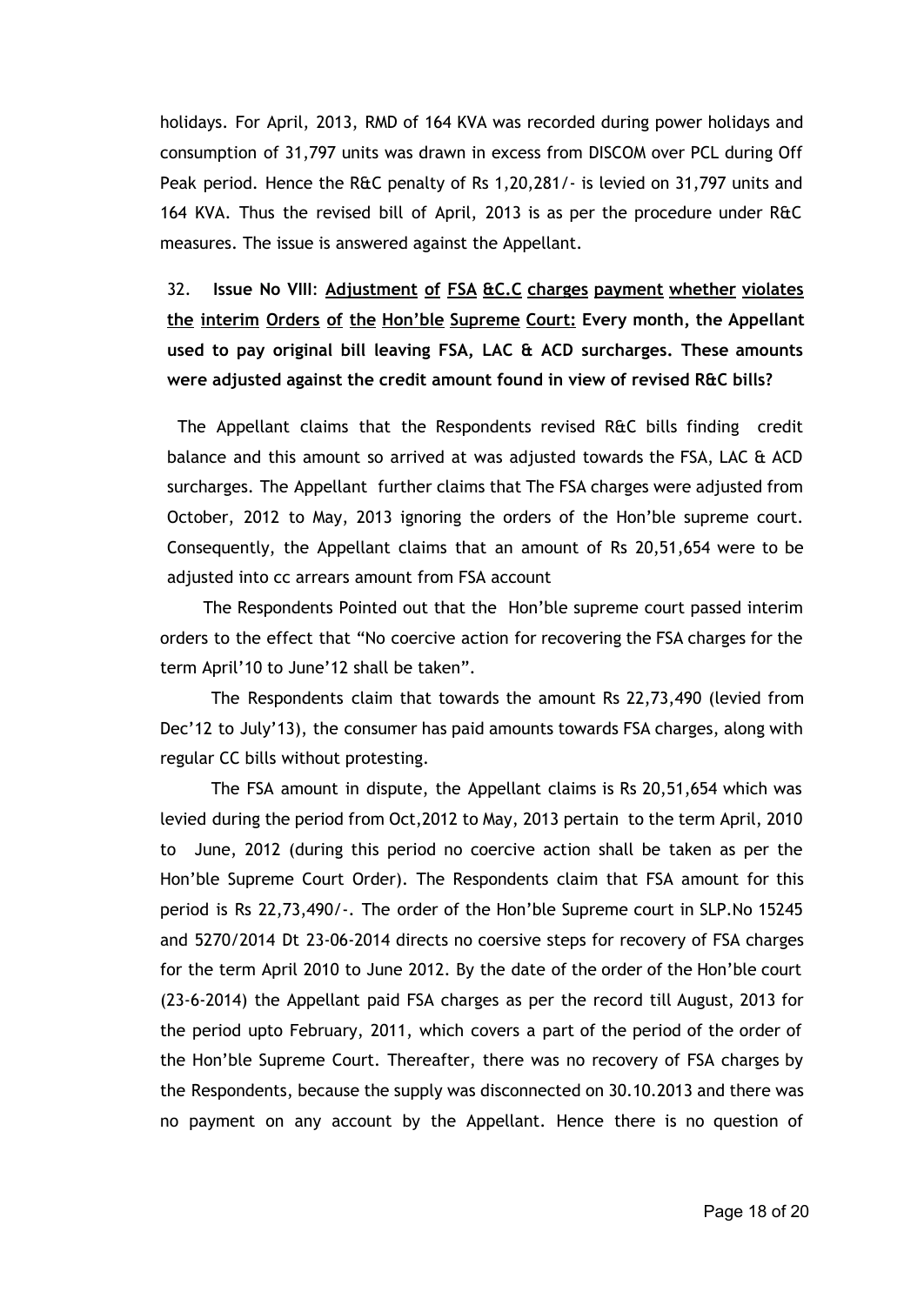violation of the order of the Hon'ble Supreme Court. The Issue is answered accordingly.

**33. Additional point: The Appellant had relied on a decision rendered in M/s Raymond Limited & anr vs. Madhya Pradesh Electricity Board and others (AIR 2001 SC 238) of the Hon'ble supreme Court in support of the Appellant regarding the "minimum guaranteed charges vis a vis irregular supply of electricity. The Hon'ble Supreme Court observed as follows.**

"But in the light of our conclusion that, as the matter stands, on the basis of the existing clauses in the contract as well as the Tariff notification the minimum guarantee assured was of the monthly consumption equivalent to 40% load factor of the contract demand which obligated the board also to ensure supply at least to that extent to insist upon the payment of the minimum charges, it becomes necessary to undertake an exercise, to decide in individual cases, the question of actual supply said to have been made in order to find out whether the units of energy to the extent of minimum of 40% of the contract demand has been made available for consumption. For this purpose, these cases have to be necessarily and are hereby remitted to the High Court for being restored etc…."

There is no Issue raised and decision sought in the present case regarding the minimum guarantee charges. Hence the decision is found not applicable to the facts in the present case and not relevant.

#### **Findings**

1 (a) As per the ERC proceedings, ACD surcharge is not leviable during R&C measures.Hence an amount of ACD surcharge levied Rs 1,90,454/- is set aside as not legal and should be withdrawn.

(b) In the event of deration of CMD from 1510 KVA to 150/75 KVA, if the security deposit is found to be more than 10% of the required SD, the excess shall be refunded by way of adjustment against the outstanding dues.

2. The Penalty of Rs 8,99,854/- is not excessively levied as contended by the Appellant.